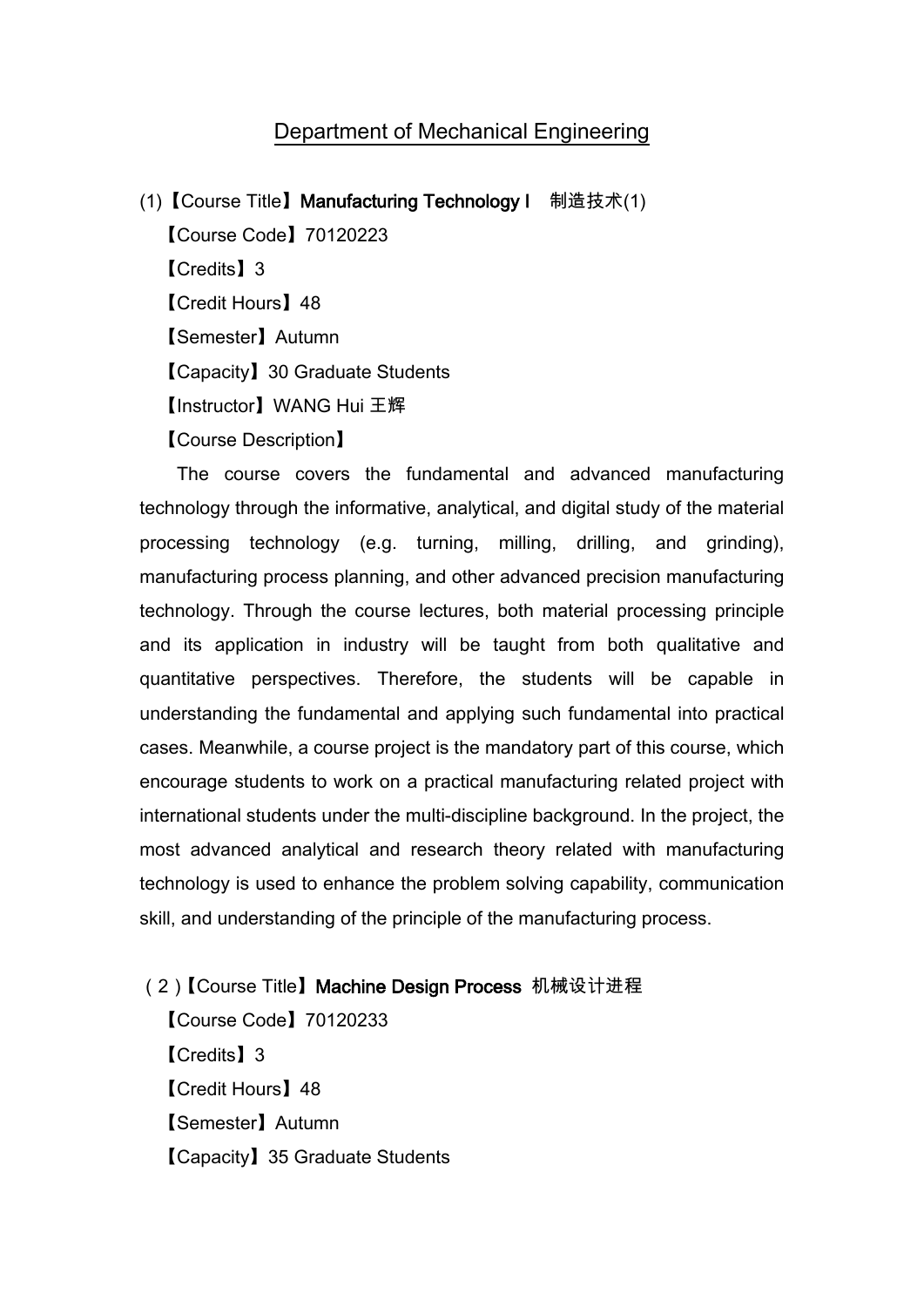【Instructor】ZHAO JingShan 赵景山

【Course Description】

This course focuses on the sustainable design methodology for innovative product, from concept design to mechanism design, from kinematics to dynamics, from strength analysis to material selection and integration of sandwich materials in hybrid structures, from fatigue analysis to life estimation, from sustainable product development to product lifecycle management (PLM), from geometry design to structure optimization.

The major contents of the course cover structure synthesis of spatial mechanisms, transmission with higher pairs, kinematics analysis of spatial mechanisms, kinetostatic force analysis of spatial mechanism, multibody system dynamics, supporting system, high speed shafts and axles, flexible mechanical elements, mechanical springs, fatigue failure resulting from variable loading, design of compliance mechanism.

The lectures are given in English, and accomplished by interpreting, discussion and team-work on some projects. Therefore, the course aims at cultivating the students with the international vision, team-work capability, and the innovative ability.

(3)【Course Title】Tribology 摩擦学

【Course Code】70120253 【Credits】3 【Credit Hours】48 【Semester】Spring 【Capacity】20 Graduate Students 【Instructor】WANG JiaDao 汪家道 TIAN Yu 田煜 SHAO TianMin 邵天敏 【Course Description】

The course is a systematic presentation of tribology fundamentals, and the current state and development trend in tribology research. It mainly consists of three parts including lubrication, friction and wear. Besides the classical tribology contents, it also covers scopes of surface forces, contact mechanics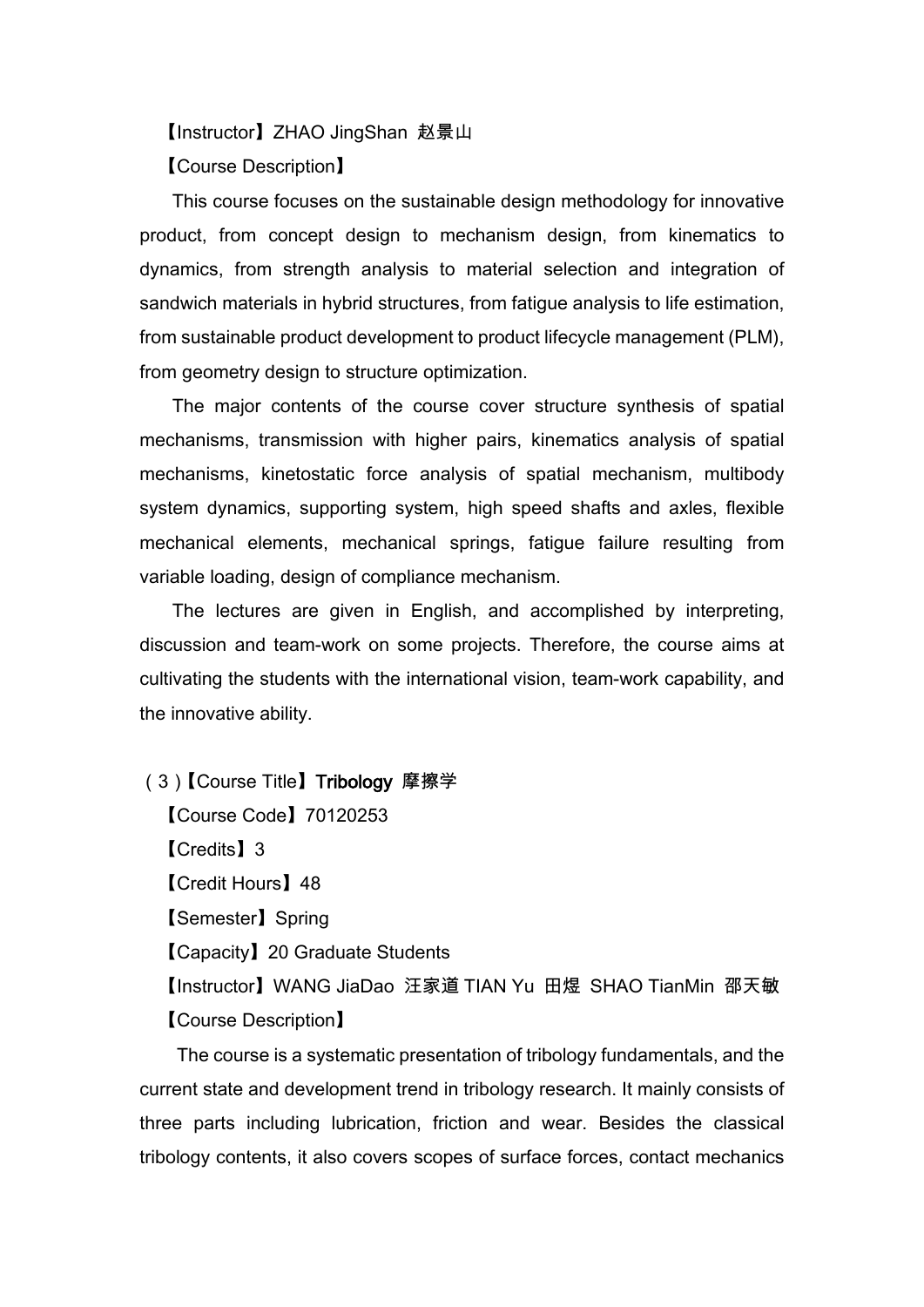and other current attractive topics in tribology. Additionally, typical tribological instruments and experiments will be introduced to enhance the concepts of the tribology.

(4)【Course Title】Welding Technology I: Welding and Cutting Technologies 焊接技术 I:焊接与切割方法 【Course Code】80120253 【Credits】3 【Credit Hours】48 【Semester】Spring 【Capacity】30 Graduate Students 【Instructor】ZHAO HaiYan 赵海燕 【Course Description】

(5)【Course Title】Computer-Aided Tissue Engineering (CATE) 计算机辅助 组织工程

【Course Code】80120612 【Credits】2 【Credit Hours】32 【Semester】Autumn 【Capacity】30 Graduate Students 【Instructor】SUN Wei 孙伟 【Course Description】

Introduction to Computer-Aided Tissue Engineering (CATE) is designed for graduate and senior undergraduate students in engineering and bioengineering major who are interested in acquiring the knowledge and skill in utilizing computer-aided technologies for tissue engineering application. The course will introduce: 1) the engineering and bioengineering aspect of tissue regeneration; 2) basics of computer-aided design, computer-aided engineering, and computer-aided manufacturing (CAD/CAM/CAE); 3) knowledge on the use of integrated CAD/CAE/CAM technology in tissue engineering application; and 4)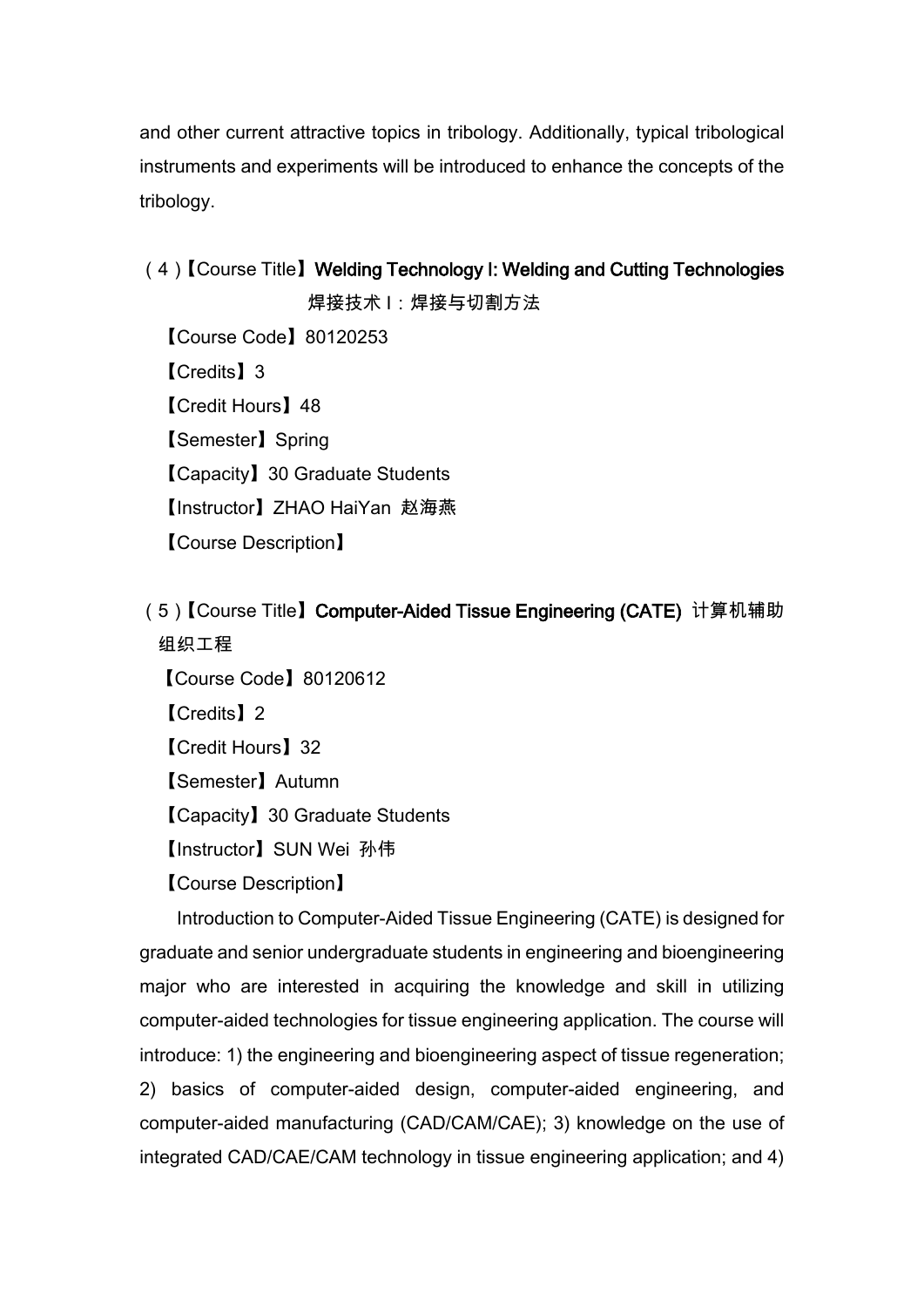a hand-on experience on using enabling CAD, medical imaging processing and three-dimensional reconstruction software, and solid freeform fabrication system for tissue scaffold design, modeling, simulation, and freeform fabrication.

(6)【Course Title】Numerical Simulation of Manufacturing Processes 制造过 程数值模拟技术 【Course Code】80120692 【Credits】2 【Credit Hours】48 【Semester】Spring 【Capacity】20 Graduate Students 【Instructor】WANG Gang 王罡 RONG YiMing 融亦鸣 【Course Description】 The course is designed by National Professor, Yiming Rong.

The course has been designed to focus on fundamentals and numerical modelling technology for manufacturing processes. The newest commercial CAE software packages have been provided for projects and exercises. The content of this course includes the fundamentals, complete procedure and state-of-art on applications of numerical simulation technology in modern manufacturing engineering.

The goal of this course is to help students to grasp basic concepts and main steps in numerical simulation for manufacturing processes systematically, to connect the manufacturing theory with modelling technology, to understand the state of art and tendency of the technology, to extend the capability of analyzing and solving problems. It will be foundation of digitalization of manufacturing processes that has been developing rapidly.

(7)  $[$  Course Title Eundamentals of Finite Element Method for Engineers  $\mathcal I$ 程有限元法基础 【Course Code】80120742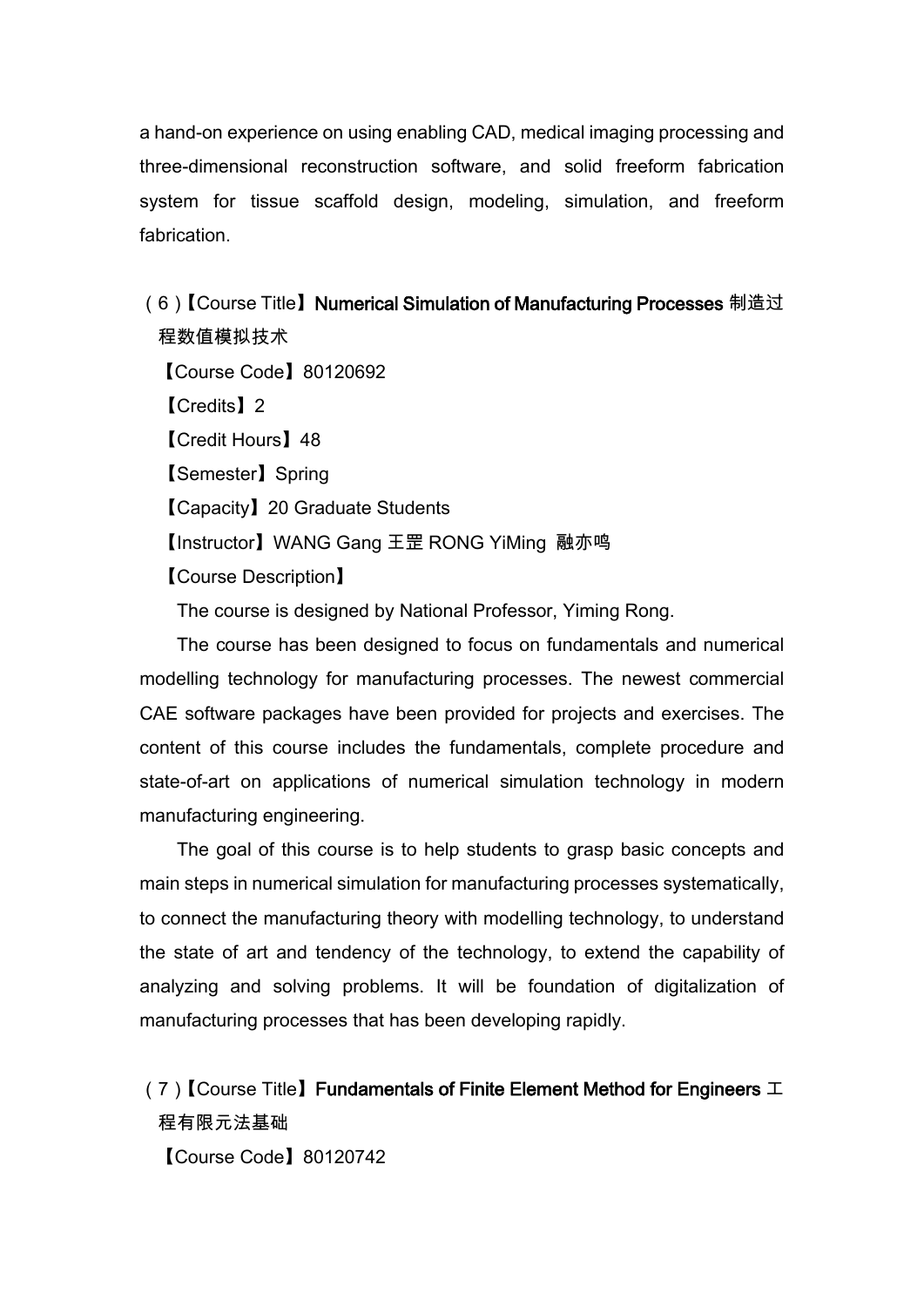【Credits】2 【Credit Hours】32 【Semester】Autumn 【Capacity】20 Graduate Students 【Instructor】CHANG BaoHua 常保华 【Course Description】

This course covers both fundamental theories and engineering applications of finite element method (FEM). By means of lectures in class, projects on computers, and solutions to practical engineering problems, the students are enabled to learn the mathematical and mechanic theories of finite element method, and obtain the capabilities of modeling and analyzing in dealing with the practical engineering problems with finite element method. The lectures consist of the following three parts.

The first part covers mainly the fundamental theories of finite element method, including the FEM of trusses and beams structures, in addition to the mechanical description and the finite element method of the continuous deformable body.

The second part is the specific applications of FEM, including analyses of static structures, heat transfer problems and vibration problems.

Finally, taking several typical cases as examples, students will construct finite element models and carry out the analyses with advanced finite element analysis packages, so as to cultivate their capability of solving engineering problems with the finite element method.

(8)【Course Title】Manufacturing Technology II 制造技术(2)

【Course Code】80120723 【Credits】3 【Credit Hours】48 【Semester】Spring 【Capacity】20 Graduate Students 【Instructor】SHIWei 石伟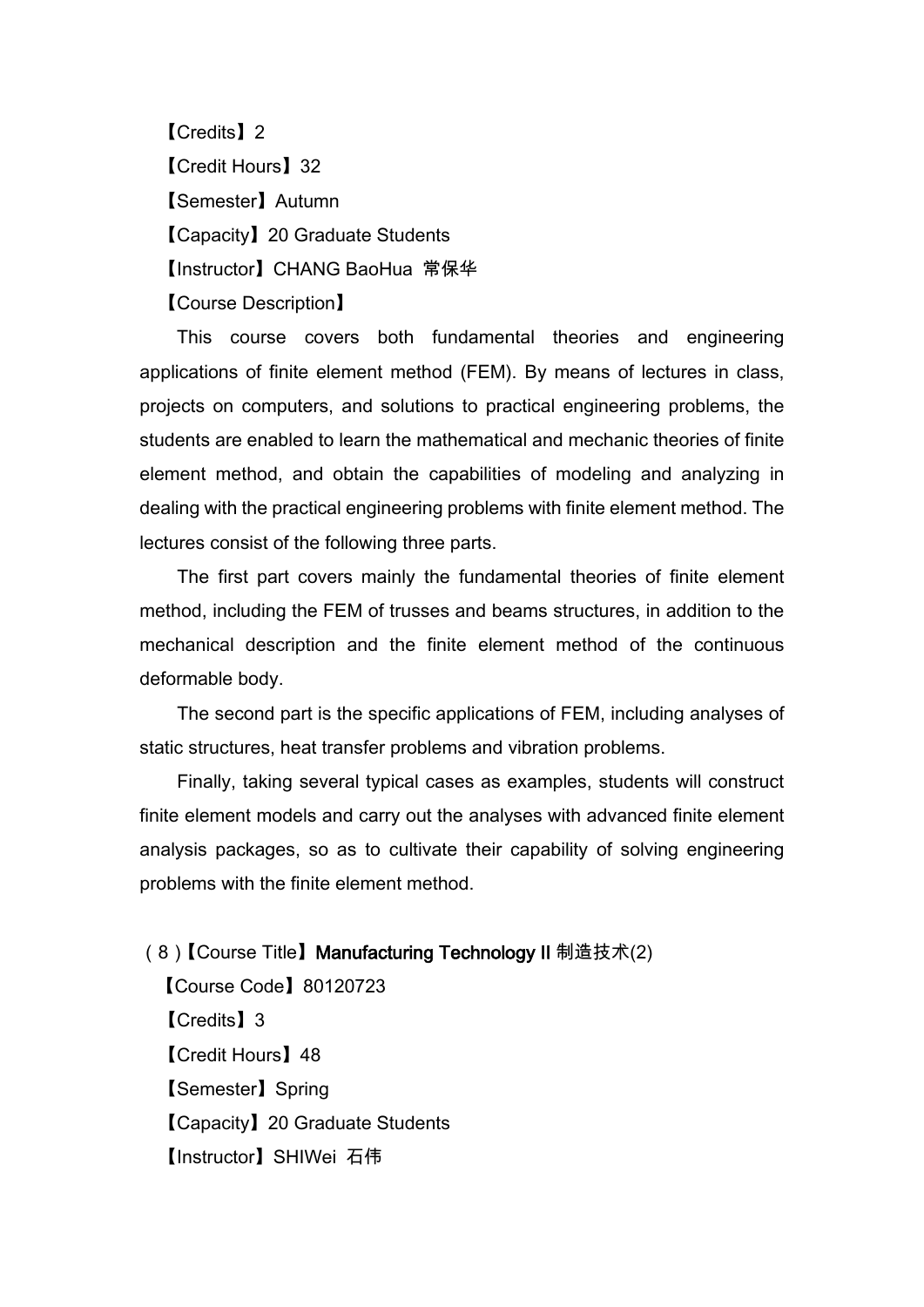## 【Course Description】

Manufacturing Technology II is one of courses belonging to the joint master degree program of RWTH Aachen in Germany and Tsinghua University, and open of international students. The main purpose of this course is to teach postgraduate students materials forming mechanism, and production procedure, productivity and cost about material forming techniques which consist of casting, sintering, and metal forming technology. Besides metallurgy and the processing method knowledge, the course also teaches students how to analyze and compare different manufacturing methods by considering dimension accuracy, production efficiency and costing of these methods, and using methods of technology planning. Forming technology is the main part of this course, which includes metallurgical basics in plastic deformation, bulk forming, blanking, and forming tools and tribology.

The course is given in English and offered to international students whose majority is Production Engineering, Industrial Engineering, or Mechanical Engineering. The course is given in every week, 3 units per week

## (9) 【Course Title】Advanced control of mechatronic systems 精密机电系统 的先进控制

【Course Code】80120772 【Credits】2 【Credit Hours】32 【Semester】Autumn 【Capacity】20 Graduate Students 【Instructor】ZHANG Zhen 张震 【Course Description】

This is a new graduate course taught in English within Mechanical Engineering, Automatic Control or other related areas. Combining precision machine design and electrical knowledge, the course will emphasize precision mechatronic system design and servo control techniques. Applications from automotive industry to advanced manufacturing will be covered, and the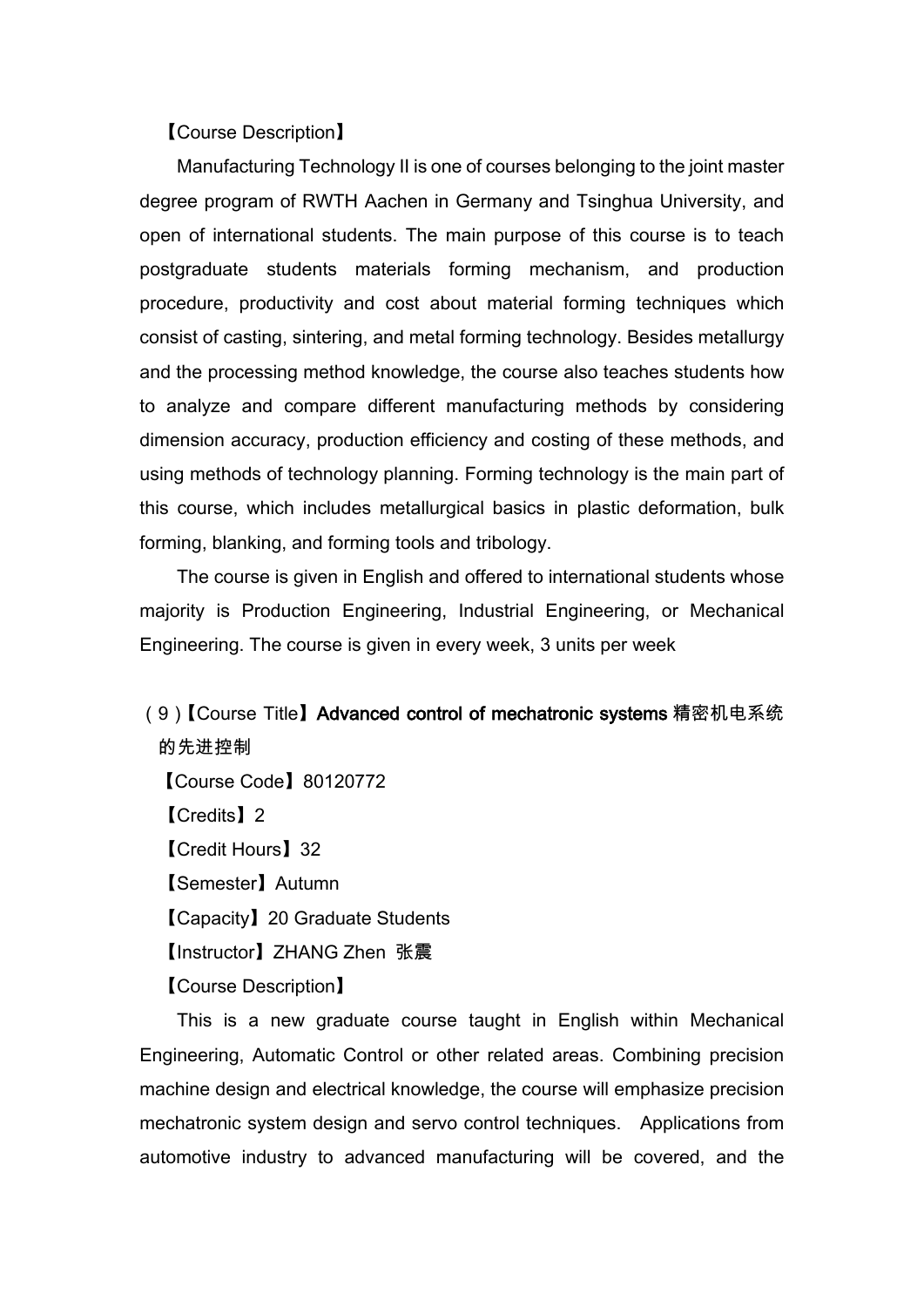approach of design, modeling and control will be emphasized throughout the course.

(10)【Course Title】Introduction to Advanced Medical Device Design and Fabrication 高端医疗器械设计及制造概论

【Course Code】80120832 【Credits】2 【Credit Hours】32 【Semester】Autumn 【Capacity】20 Graduate Students 【Instructor】Tao Xu 徐弢

【 Course Description 】 This course is designed for graduate and senior undergraduate students in engineering and bioengineering major who are interested in acquiring the knowledge and skill in advanced medical device technologies and their applications. The course will cover: 1) the engineering and biology aspects and fundamentals of advanced medical devices; 2) basics of design, engineering, and fabrication of In-vitro diagnostics, advanced medical imaging systems, implants, wearable medical device; the development procedures and evaluation methodologies of medical devices; and 4) the quality controls and regulations of medical devices in different countries and regions.

## (11)【Course Title】Laser Application 激光及其应用

【Course Code】80120882 【Credits】2 【Credit Hours】32 【Semester】Spring 【Capacity】40 Graduate Students 【Instructor】Wenpeng 温鹏,Reinhart Poprawe 【Course Description】

Starting from a brief overview over todays applications of laser technology, the Fraunhofer ILT and Chair for Lasertechnology LLT at RWTH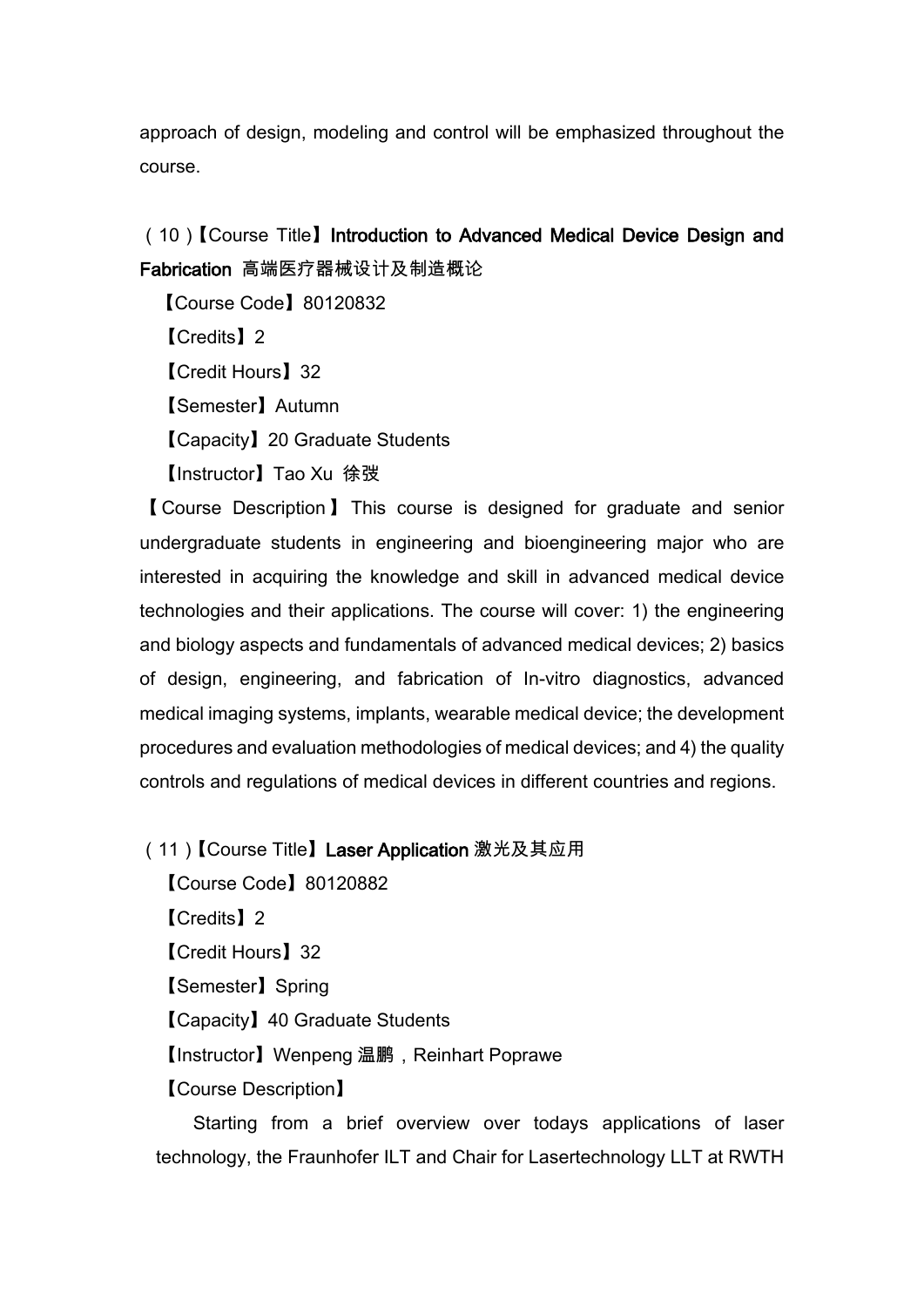Aachen University are introduced. The differences between thermal light and laser light are illustrated and discussed in terms of mode occupation and coherence. Furthermore, it is shown how a selection of longitudinal and transverse modes is performed inside a laser resonator and which basic physical principles are needed for the description of the light and material interaction. We introduce the laser rate equations and the corresponding energy levels of the active media. The students know the fundamental characteristics of laser radiation with respect to laser material processing. They are able to calculate beam parameters and process parameters including the basic properties of the Gaussian beam and the ability to calculate its changes with propagation in simple optical systems. They know the setup of gas, solid state and diode lasers in principle and understand the function of their components. Furthermore, the students are familiar with the relevant interactions of light and matter, as well as diffusion processes inside the work piece and know the industrial applications of laser materials processing and measurements with lasers. Based on this, the students calculate system parameters of basic applications which are relevant to daily practice. They know the physical mechanisms and typical parameters of the relevant industrial laser applications and are able to compare results to the common state of technology.

(12)【Course Title】Engineering Materials 工程材料

【Course Code】20120293 【Credits】3 【Credit Hours】48 【Semester】Spring 【Capacity】20 Graduate Students 【Instructor】CHANG Baohua 常保华 【Course Description】

This course combines the fundamentals of engineering materials with their applications. By means of lectures, discussion, and lab exercises, the students